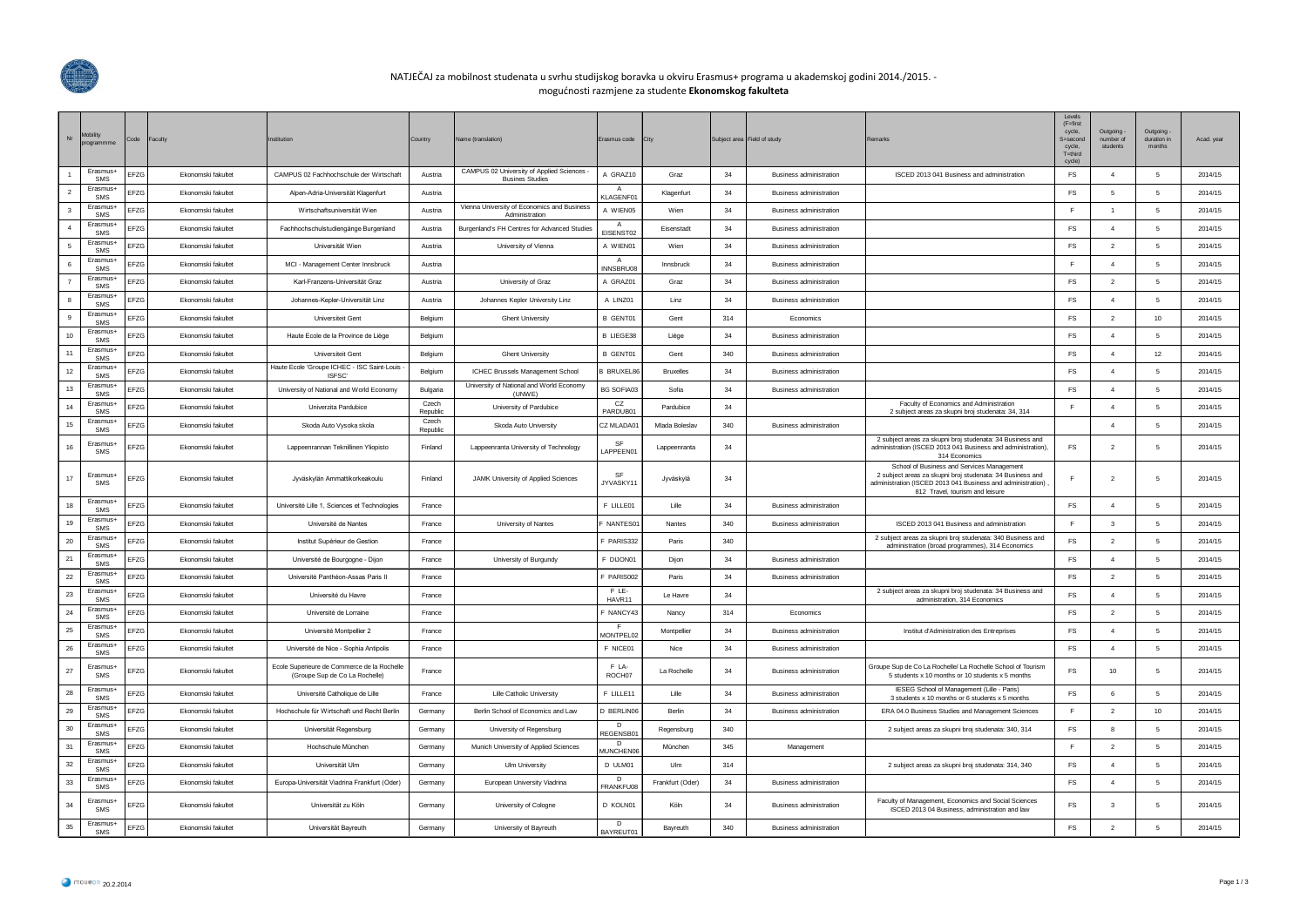| Nr | <b>fobility</b><br>program         | Code<br>Faculty |                    | nstitution                                                               | Country     | Name (translation)                                                                    | Erasmus code                 | City                              |        | Subject area Field of study    | Remarks                                                                                                                                                                                              | Level<br>$(F = first)$<br>cycle,<br>S=second<br>cycle,<br>$T =$ third<br>cycle) | Outgoing<br>number of<br>students | Outgoing<br>duration in<br>months | Acad. year |
|----|------------------------------------|-----------------|--------------------|--------------------------------------------------------------------------|-------------|---------------------------------------------------------------------------------------|------------------------------|-----------------------------------|--------|--------------------------------|------------------------------------------------------------------------------------------------------------------------------------------------------------------------------------------------------|---------------------------------------------------------------------------------|-----------------------------------|-----------------------------------|------------|
| 36 | Erasmus+<br>SMS                    | EFZG            | Ekonomski fakultet | Technische Universität Chemnitz                                          | Germany     | Chemnitz University of Technology                                                     | n.<br>CHEMNIT01              | Chemnitz                          | 314    | Economics                      | ISCED 2013 0311 Economics                                                                                                                                                                            | E                                                                               | $\overline{1}$                    | 5                                 | 2014/15    |
| 37 | Erasmus+<br><b>SMS</b>             | EFZG            | Ekonomski fakultet | Technische Universität Chemnitz                                          | Germany     | Chemnitz University of Technology                                                     | D.<br>CHEMNIT01              | Chemnitz                          | 34     | Business administration        | ISCED 2013 041 Business and administration                                                                                                                                                           | FS                                                                              | $\overline{4}$                    | 5                                 | 2014/15    |
| 38 | Erasmus+<br>SMS                    | EFZG            | Ekonomski fakultet | Technische Hochschule Deggendorf                                         | Germany     | Deggendorf Institute of Technology                                                    | D<br>DEGGEND0 <sup>®</sup>   | Deggendorf                        | 340    | <b>Business administration</b> | ISCED 2013 041 Business and administration                                                                                                                                                           | FS.                                                                             | $\overline{2}$                    | 10                                | 2014/15    |
| 39 | Erasmus+<br><b>SMS</b>             | EFZG            | Ekonomski fakultet | Oikonomiko Panepistimio Athinon (OPA)                                    | Greece      | Athens University of Economics and Business<br>(AUFB)                                 | G ATHINE04                   | Athina                            | $34\,$ |                                | 2 subject areas za skupni broj studenata: 34 Business and<br>administration, 314 Economics                                                                                                           | <b>FS</b>                                                                       | $\overline{4}$                    | -5                                | 2014/15    |
| 40 | Erasmus+<br>SMS                    | EFZG            | Ekonomski fakultet | Technologiko Ekpaideutiko Idrima (TEI) Kavalas                           | Greece      | Technological Educational Institute of Kavala                                         | <b>KAVALA01</b>              | Kavala                            | 34     | <b>Business administration</b> | Eastern Macedonia and Thrace Institute of Technology                                                                                                                                                 | FS                                                                              | $\overline{4}$                    | 5                                 | 2014/15    |
| 41 | Erasmus+<br><b>SMS</b>             | EFZG            | Fkonomski fakultet | Nyugat-Magyarorszagi Egyetem                                             | Hungary     | University of West Hungary                                                            | ${\sf H}{\sf U}$<br>SOPRON01 | Sopron                            | 340    | <b>Business administration</b> |                                                                                                                                                                                                      | FS                                                                              | $\overline{2}$                    | $5^{\circ}$                       | 2014/15    |
| 42 | Erasmus+<br>SMS                    | EFZG            | Ekonomski fakultet | University of Limerick                                                   | Ireland     |                                                                                       | <b>RLLIMERICO</b>            | Limerick                          | $34\,$ | Business administration        | Kemmy Business School                                                                                                                                                                                | <b>FS</b>                                                                       | $\overline{2}$                    | 5                                 | 2014/15    |
| 43 | Erasmus+<br><b>SMS</b>             | EFZG            | Ekonomski fakultet | Università degli Studi di Milano                                         | Italy       | The University of Milan                                                               | MILANO01                     | Milano                            | 314    | Economics                      |                                                                                                                                                                                                      | FS                                                                              | $\overline{1}$                    | 6                                 | 2014/15    |
| 44 | Erasmus+<br><b>SMS</b>             | EFZG            | Ekonomski fakultet | Università del Salento                                                   | Italy       |                                                                                       | LECCE01                      | Lecce                             | $34\,$ | <b>Business administration</b> |                                                                                                                                                                                                      | $\mathsf{FS}$                                                                   | $\overline{4}$                    | 5                                 | 2014/15    |
| 45 | Erasmus-<br>SMS                    | EFZG            | Ekonomski fakultet | Università degli Studi di Macerata                                       | Italy       | University of Macerata                                                                | MACERAT01                    | Macerata                          | 34     | <b>Business administration</b> | ISCED 2013 041 Business and administration                                                                                                                                                           | $\mathsf{FS}$                                                                   | $\overline{4}$                    | -5                                | 2014/15    |
| 46 | Erasmus+<br><b>SMS</b>             | EFZG            | Ekonomski fakultet | Rîgas Starptautiskâ Ekonomikas un Biznesa<br>Administrācijas Augstskola  | Latvia      | Riga International School of Economics and<br><b>Business Administration (RISEBA)</b> | LV RIGA29                    | Riga                              | 34     |                                | 2 subject areas za skupni broj studenata: 34 Business and<br>administration, 314 Economics                                                                                                           | $\mathbb F$                                                                     | $\overline{4}$                    | 5                                 | 2014/15    |
| 47 | Erasmus+<br><b>SMS</b>             | EFZG            | Ekonomski fakultet | Latvijas Universitáte                                                    | Latvia      | University of Latvia                                                                  | LV RIGA01                    | Riga                              | 34     | <b>Business administration</b> | ISCED 2013 041 Business and administration                                                                                                                                                           | E                                                                               | $\overline{2}$                    | 5                                 | 2014/15    |
| 48 | Erasmus+<br>SMS                    | EFZG            | Ekonomski fakultet | Vilniaus Gedimino Technikos Universitetas<br>(VGTU)                      | Lithuania   | Vilnius Gediminas Technical University                                                | LT VILNIUS02                 | Vilnius                           | 34     | <b>Business administration</b> |                                                                                                                                                                                                      | $\mathop{\textsf{FS}}$                                                          | $\overline{4}$                    | 5                                 | 2014/15    |
| 49 | Erasmus-<br>SMS                    | EFZG            | Ekonomski fakultet | Vadybos ir ekonomikos universitetas (ISM)                                | Lithuania   | University of Management and Economics                                                | 1T<br>KAUNAS10               | Kaunas                            | 34     |                                | 2 subject areas za skupni broj studenata: 34 Business and<br>administration, 314 Economics                                                                                                           | FS                                                                              | $\overline{4}$                    | -5                                | 2014/15    |
| 50 | Erasmus-<br>SMS                    | EFZG            | Fkonomski fakultet | Frasmus Universiteit Rotterdam                                           | Netherlands | Erasmus University Rotterdam                                                          | <b>NL</b><br>ROTTERD01       | Rotterdam                         | 314    | <b>Economics</b>               | Erasmus School of Economics                                                                                                                                                                          | E                                                                               | $\overline{2}$                    | -5                                | 2014/15    |
| 51 | Erasmus+<br><b>SMS</b>             | EFZG            | Ekonomski fakultet | Universiteit van Tilburg                                                 | Netherlands | <b>Tilburg University</b>                                                             | TILBURG01                    | Tilburg                           | 340    |                                | Tilburg University - School of Economics and Management<br>2 subject areas za skupni broj studenata: 340 Business and<br>administration (broad programmes), 314 Economics                            | E                                                                               | $\overline{2}$                    | 5                                 | 2014/15    |
| 52 | Erasmus+<br><b>SMS</b>             | EFZG            | Ekonomski fakultet | Hogeschool Rotterdam                                                     | Netherlands | Rotterdam University                                                                  | <b>NL</b><br>ROTTERD03       | Rotterdam                         | 34     | <b>Business administration</b> |                                                                                                                                                                                                      | $\mathsf{FS}$                                                                   | $\overline{4}$                    | $\overline{5}$                    | 2014/15    |
| 53 | Erasmus-<br>SMS                    | EFZG            | Ekonomski fakultet | Uniwersytet Gdanski                                                      | Poland      | University of Gdansk                                                                  | <b>PL</b><br>GDANSK01        | Gdansk                            | 34     |                                | Faculty of Economics<br>2 subject areas za skupni broj studenata: 34 Business and<br>administration, 314 Economics                                                                                   | <b>FS</b>                                                                       | $\boldsymbol{\Lambda}$            | 5                                 | 2014/15    |
| 54 | Erasmus+<br>SMS                    | EFZG            | Ekonomski fakultet | Akademia Leona Koźmińskiego                                              | Poland      | Kozminski University                                                                  | <b>PL</b><br>VARSZAW21       | Warszawa                          | 34     | <b>Business administration</b> |                                                                                                                                                                                                      | FS                                                                              | $\overline{4}$                    | 5                                 | 2014/15    |
| 55 | Erasmus+<br>SMS                    | EFZG            | Ekonomski fakultet | Uniwersytet Ekonomiczny w Poznaniu                                       | Poland      | Poznan University of Economics                                                        | PI<br>POZNAN03               | Poznan                            | 34     | <b>Business administration</b> |                                                                                                                                                                                                      | FS                                                                              | $\overline{4}$                    | 5                                 | 2014/15    |
| 56 | Erasmus+<br>SMS                    | EFZG            | Ekonomski fakultet | Uczelnia Łazarskiego                                                     | Poland      | Lazarski University                                                                   | PL<br>VARSZAW14              | Warszawa                          | 34     |                                | 2 subject areas za skupni broj studenata: 34 Business and<br>administration, 314 Economics                                                                                                           | FS                                                                              | $\overline{4}$                    | 5                                 | 2014/15    |
| 57 | Frasmus+<br>SMS<br>Erasmus+        | EFZG            | Ekonomski fakultet | Szkoła Glowna Handlowa (SGH) w Warszawie                                 | Poland      | Warsaw School of Economics<br>Karol Adamiecki University of Economics in              | PI<br>/ARSZAW03<br>PL.       | Warszawa                          | 34     | <b>Business administration</b> |                                                                                                                                                                                                      | FS                                                                              | $\overline{4}$                    | 5                                 | 2014/15    |
| 58 | <b>SMS</b><br>Erasmus+             | EFZG            | Ekonomski fakultet | Uniwersytet Ekonomiczny w Katowicach                                     | Poland      | Katowice                                                                              | ATOWIC02<br><b>PL</b>        | Katowice                          | $34\,$ | <b>Business administration</b> |                                                                                                                                                                                                      | FS                                                                              | $\overline{4}$                    | -5                                | 2014/15    |
| 59 | <b>SMS</b>                         | EFZG            | Ekonomski fakultet | Akademia Ekonomiczna w Krakowie                                          | Poland      | Cracow University of Economics                                                        | KRAKOW04                     | Kraków                            | 34     | <b>Business administration</b> |                                                                                                                                                                                                      | FS                                                                              | $\overline{4}$                    | 5                                 | 2014/15    |
| 60 | Erasmus-<br><b>SMS</b>             | EFZG            | Ekonomski fakultet | Wyzsza Szkoła Zarzadzania i Prawa im. Heleny<br>Chodkowskiej w Warszawie | Poland      | University of Management and Law in Warsaw                                            | PI<br>VARSZAW17<br>PL        | Warszawa                          | 34     | <b>Business administration</b> |                                                                                                                                                                                                      | FS                                                                              | $\overline{2}$                    | 5                                 | 2014/15    |
| 61 | Erasmus+<br><b>SMS</b><br>Erasmus+ | EFZG            | Ekonomski fakultet | Wyższa Szkoła Handlowa we Wrocławiu                                      | Poland      | University of Business and Commerce                                                   | VROCLAW1<br>$\overline{2}$   | Wrocław                           | 34     | <b>Business administration</b> |                                                                                                                                                                                                      | FS                                                                              | $\overline{2}$                    | 5                                 | 2014/15    |
| 62 | <b>SMS</b><br>Erasmus+             | EFZG            | Ekonomski fakultet | Universidade do Algarve                                                  | Portugal    |                                                                                       | P FARO02                     | Faro                              | 314    | Economics                      |                                                                                                                                                                                                      | $\mathsf{FS}$                                                                   | $\overline{2}$                    | 5                                 | 2014/15    |
| 63 | <b>SMS</b><br>Erasmus-             | EFZG            | Ekonomski fakultet | Universidade do Algarve                                                  | Portugal    |                                                                                       | P FARO02                     | Faro                              | 34     | <b>Business administration</b> |                                                                                                                                                                                                      | FS.                                                                             | $\overline{2}$                    | 5                                 | 2014/15    |
| 64 | <b>SMS</b>                         | EFZG            | Ekonomski fakultet | Universidade de Lisboa                                                   | Portugal    |                                                                                       | LISBOA109                    | I ishoa                           | 34     | <b>Business administration</b> |                                                                                                                                                                                                      | FS.                                                                             | 6                                 | -5                                | 2014/15    |
| 65 | Erasmus+<br>SMS                    | EFZG            | Ekonomski fakultet | Universidade Católica Portuguesa                                         | Portugal    |                                                                                       | <b>LISBOA01</b>              | isboa, Beiras, Braga<br>and Porto | 340    |                                | Faculdade de Economia e Gestao (School of Economics and<br>Management <sup>®</sup><br>2 subject areas za skupni broj studenata: 340 Business and<br>administration (broad programmes), 314 Economics | FS                                                                              | $\overline{4}$                    | 5                                 | 2014/15    |
| 66 | Erasmus+<br>SMS                    | EFZG            | Ekonomski fakultet | Universidade do Minho                                                    | Portugal    | University of Minho                                                                   | P BRAGA01                    | Braga                             | 314    | Economics                      |                                                                                                                                                                                                      | FS                                                                              | $\overline{4}$                    | 5                                 | 2014/15    |
| 67 | Erasmus+<br><b>SMS</b>             | EFZG            | Ekonomski fakultet | ISCTE IUL - Instituto Universitário de Lisboa                            | Portugal    | ISCTE IUL - Lisbon University Institute                                               | LISBOA07                     | Lisboa                            | 34     | <b>Business administration</b> |                                                                                                                                                                                                      | $\mathop{\textsf{FS}}$                                                          | $\overline{4}$                    | $\overline{5}$                    | 2014/15    |
| 68 | Erasmus-<br><b>SMS</b>             | EFZG            | Ekonomski fakultet | Universitatea din Craiova                                                | Romania     | University of Craiova                                                                 | R <sub>O</sub><br>CRAIOVA01  | Craiova                           | 34     |                                | 2 subject areas za skupni broj studenata: 34 Business and<br>administration, 314 Economics                                                                                                           | FS                                                                              | $\overline{4}$                    | 5                                 | 2014/15    |
| 69 | Erasmus+<br>SMS                    | EFZG            | Ekonomski fakultet | Universitatea 'Danubius'                                                 | Romania     |                                                                                       | RO GALATI02                  | Galati                            | 34     |                                | Razmjena sa Facultatea de Stiinte Economice (Faculty of<br><b>Economic Sciences)</b><br>2 subject areas za skupni broj studenata: 34 Business and<br>administration, 314 Economics                   | FS                                                                              | $\overline{4}$                    | 5                                 | 2014/15    |